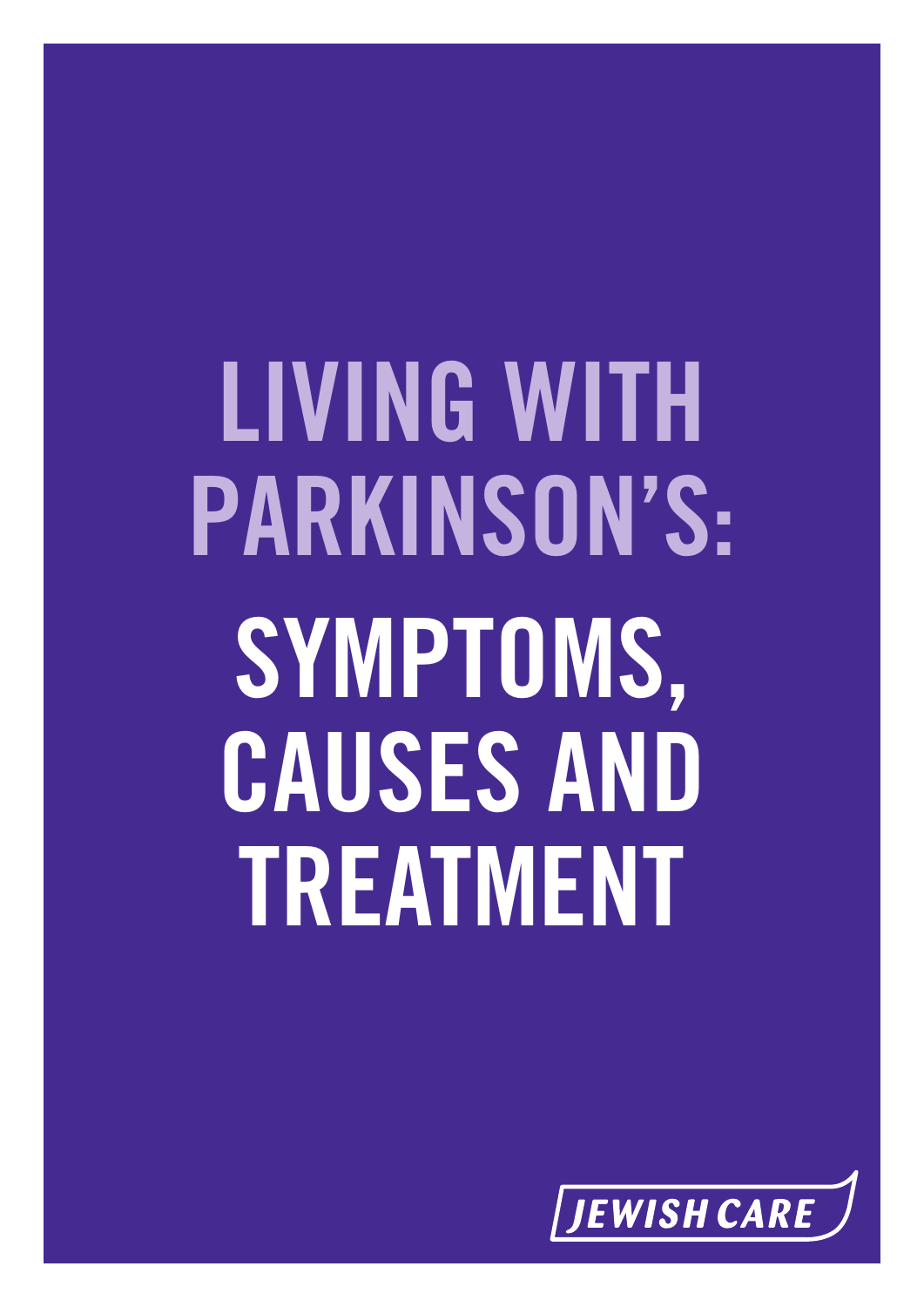# **CAUSES OF PARKINSON'S DISEASE**

The most common cause of Parkinson's disease is a loss of nerve cells in the part of the brain responsible for producing a chemical called dopamine. Dopamine helps control and co-ordinate body movements. It is not known why the loss of nerve cells associated with Parkinson's disease occurs.

Currently, it is believed that a combination of genetic changes and environmental factors may be responsible for the condition. One gene associated with Parkinson's is called the LRRK2 gene and this is more common in certain populations including Ashkenazi Jews.

There are other less common types of Parkinsonism caused by medication, progressive brain conditions and strokes.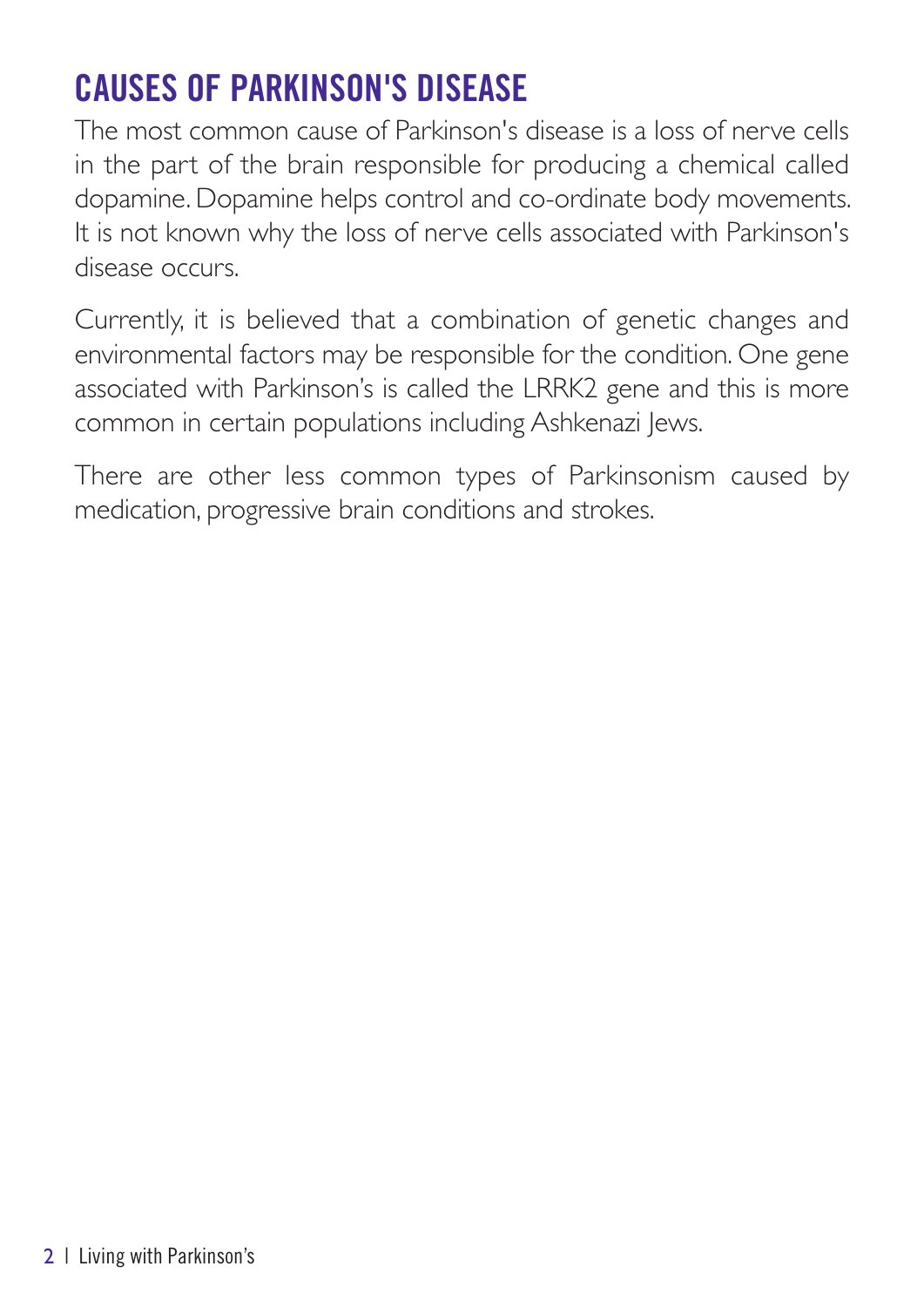# **SYMPTOMS OF PARKINSON'S DISEASE**

There are many different symptoms associated with Parkinson's disease, but the order in which these develop and their severity is different for each individual with the condition. The symptoms of Parkinson's disease usually develop gradually and are mild at first.

Some of the most common symptoms are described below, although it is unlikely that a person with Parkinson's disease would experience all of these. The three main symptoms of Parkinson's disease that affect physical movement are:

- **Tremor** uncontrollable shaking, which usually begins in the hand or arm and is more likely to occur when the limb is at rest
- **Slowness of movement (bradykinesia)** where physical movements are much slower than normal, which can make everyday tasks difficult and can result in a distinctive slow, shuffling walk with very small steps
- $\blacksquare$  Muscle stiffness (rigidity) stiffness and tension in the muscles, which can make it difficult to move around and make facial expressions and can result in painful muscle cramps (dystonia).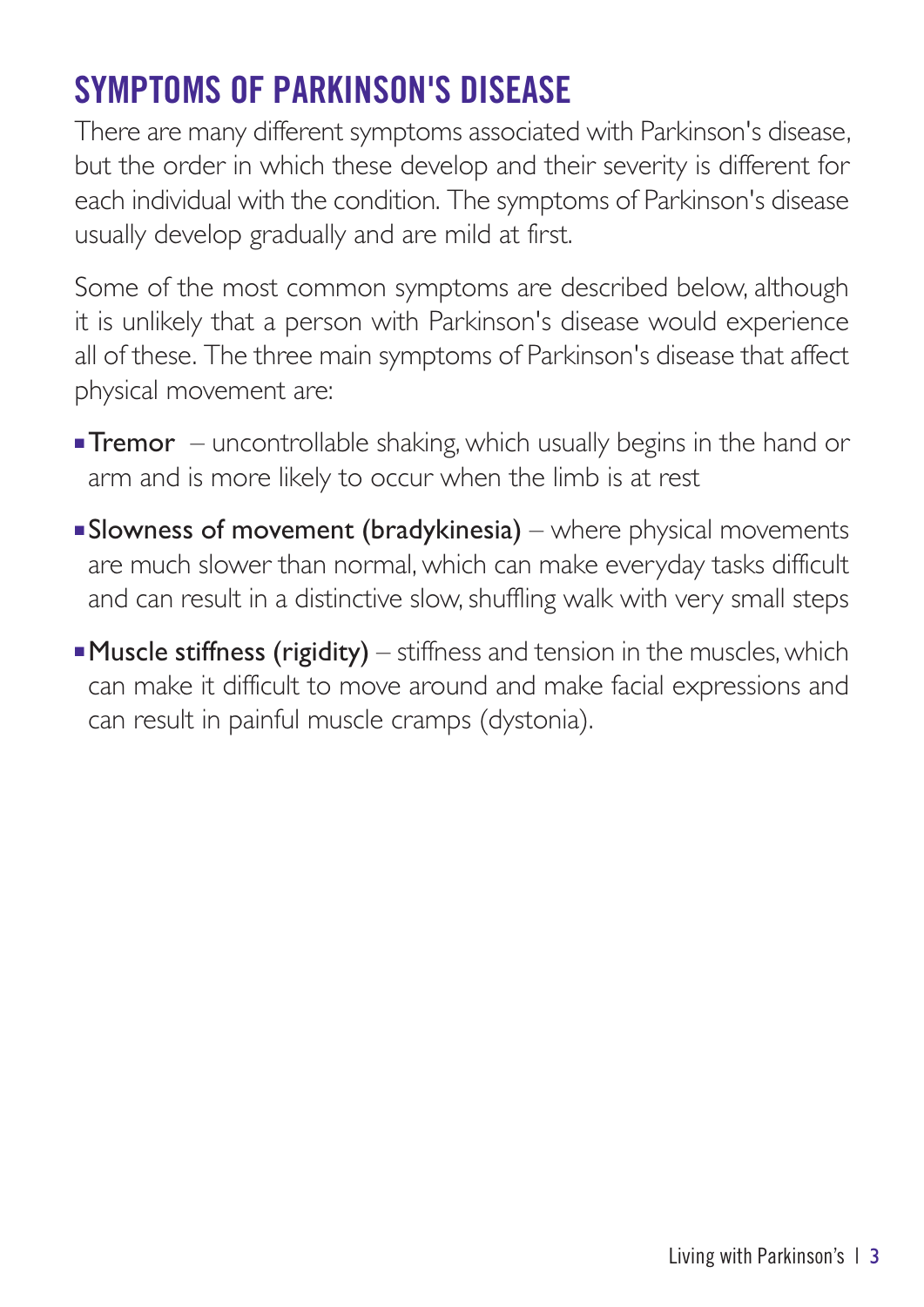Parkinson's disease can also cause a range of other physical and mental symptoms.

### **OTHER PHYSICAL SYMPTOMS THAT ARE CAUSED BY PARKINSON'S**

- **balance problems**
- <sup>n</sup> loss of sense of smell (anosmia)
- **problems with urination**
- $\blacksquare$  constipation
- **sexual dysfunction**
- <sup>n</sup> dizziness, blurred vision or fainting
- <sup>n</sup> swallowing difficulties (dysphagia)
- **Excessive production of saliva (drooling)**

### **OTHER MENTAL SYMPTOMS THAT ARE CAUSED BY PARKINSON'S**

- **depression and anxiety**
- $\blacksquare$ insomnia
- $m$ ild cognitive impairment
- <sup>n</sup> dementia

# **WHEN TO SEEK MEDICAL ADVICE**

You should book an appointment to see your GP if you are concerned that you may have symptoms of Parkinson's disease.

Your GP will ask about your symptoms and your medical history to help them decide whether it's necessary to refer you to a specialist for further tests. If they suspect Parkinson's they will refer you to a neurologist or a geriatrician. If you are diagnosed with Parkinson's, as well as talking to your family and care team, support and information is available, details of organisations who can help you can be found at the end of this document.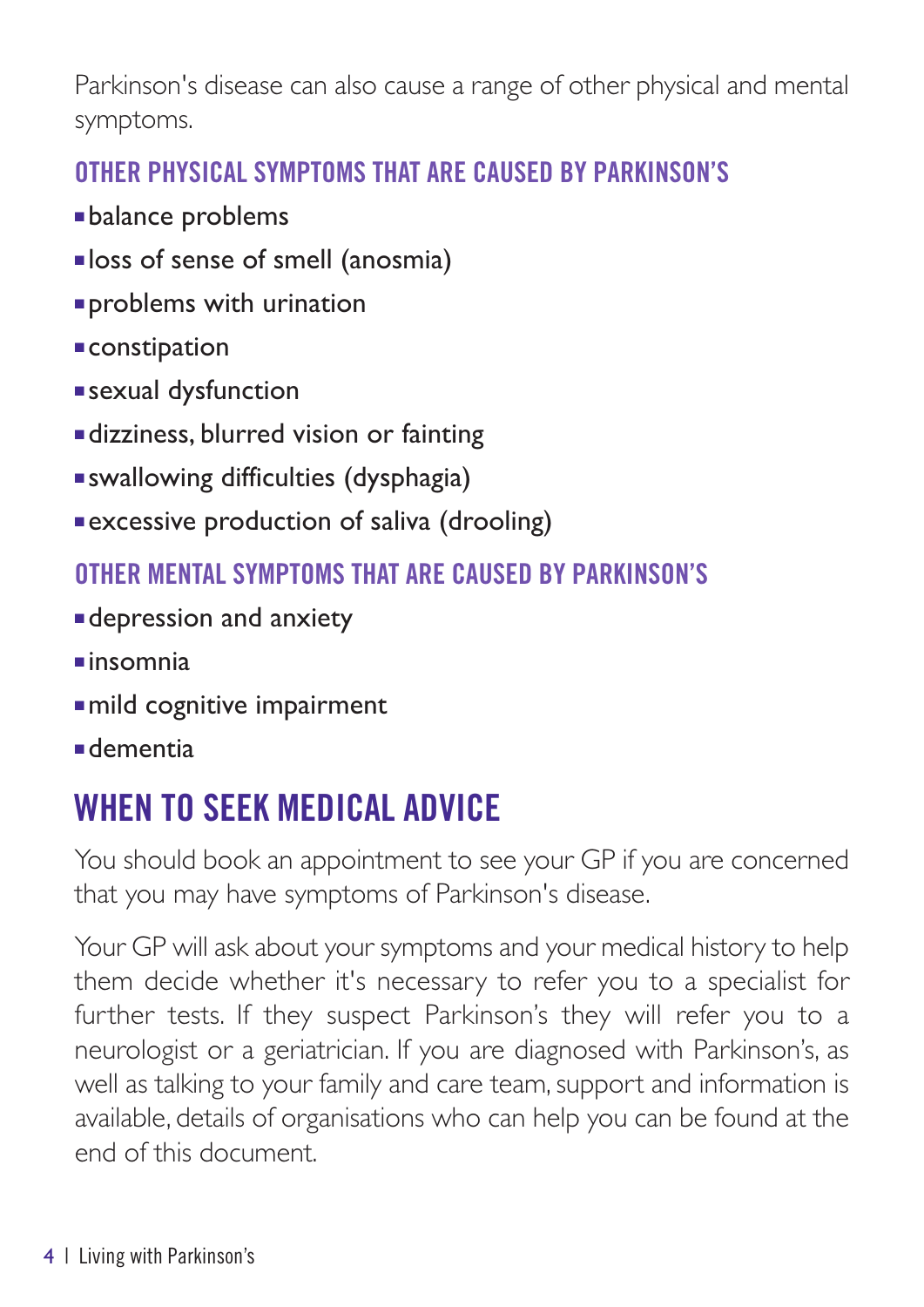# **TREATING PARKINSON'S DISEASE**

There is currently no cure for Parkinson's disease, but treatments are available to help relieve the symptoms and maintain your quality of life. You may not need any treatment during the early stages of Parkinson's disease as symptoms are usually mild.

- $\blacksquare$ Medication most people with Parkinson's disease are treated with medication to improve the main symptoms of the disease, such as tremors (uncontrollable shaking) and movement problems. Everybody's medication will be unique to them. It is vital that medication is taken at the times it is prescribed, if it is not, the person's symptoms may become very much worse.
- **Physiotherapy** to relieve muscle stiffness, joint pain and fitness through movement and exercise
- $\blacksquare$  **Occupational therapy** to help you to find practical solutions so you remain as independent as possible
- **Speech and language therapy** to help you with swallowing and speech difficulties
- $\blacksquare$ Dietitian making dietary changes can help improve some symptoms, such as constipation, low blood pressure and weight loss
- **Deep Brain Stimulation** a type of surgery called deep brain stimulation is used in some cases.This involves surgical implants in the chest wall and brain.A tiny electric current stimulates the part of your brain affected by Parkinson's disease.Although surgery does not cure Parkinson's disease, it can ease the symptoms for some people for some time.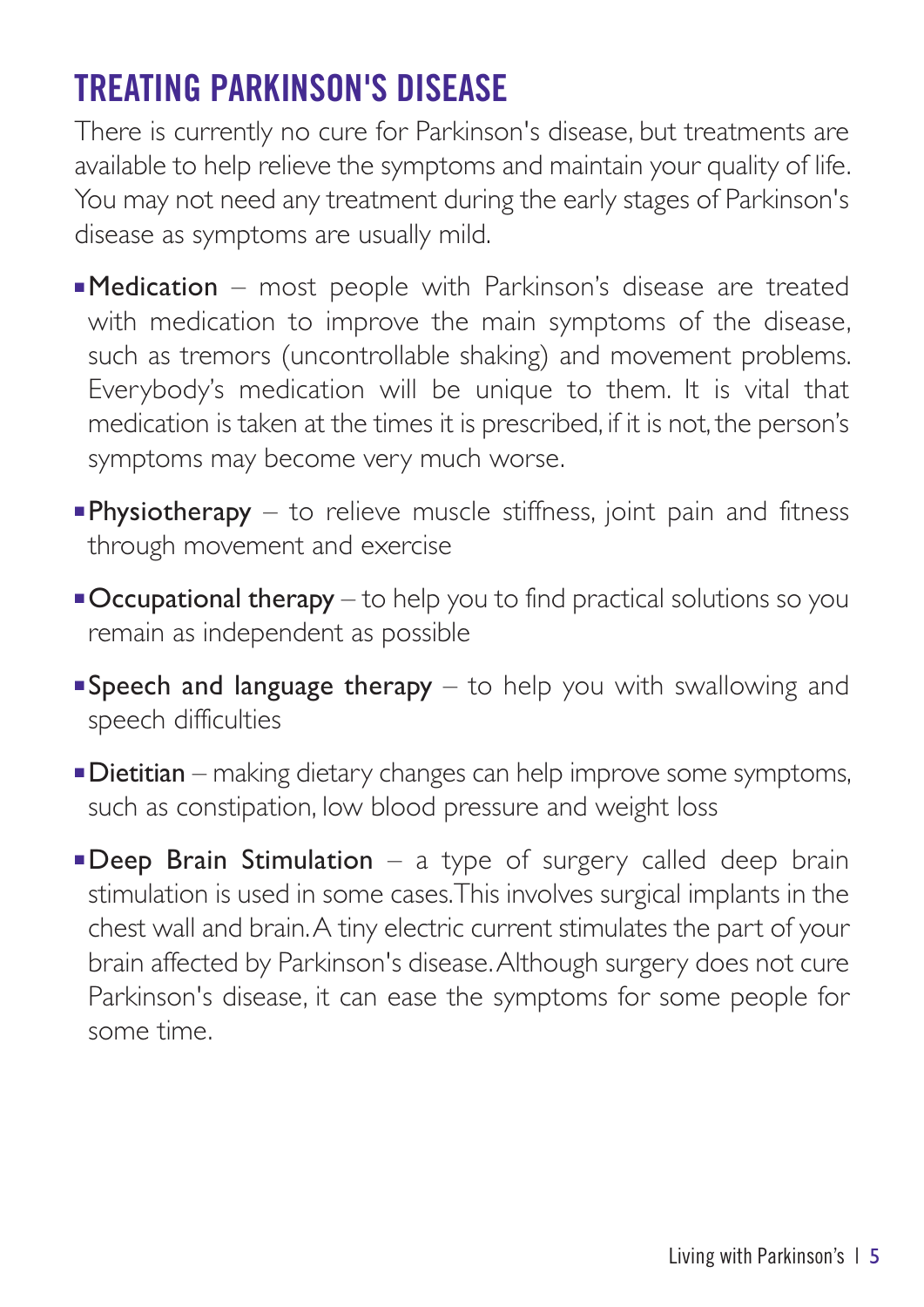Everyone with Parkinson's disease should be entitled to be under the care of a neurologist or geriatrician and a Parkinson's nurse.

 $\blacksquare$  Other sources of support – you may also find it helpful to talk to a trained counsellor or psychologist, or to someone at a specialist helpline like Parkinson's UK or at a local Parkinson's UK group.The contact details for Parkinson's UK national, local groups and for Jewish Care's Helpline are at the end of this leaflet. Jewish Care's Helpline can provide information and support about a range of issues including local groups for you and for your carers, benefits advice and other practical questions.

# **ADVANCED PARKINSON'S DISEASE**

Parkinson's is a progressive disease.The disease advances differently for different people.

As Parkinson's disease progresses, you should be invited to discuss with your healthcare team the care you want as you near the end of your life. Palliative care tries to make the end of a person's life as comfortable as possible by attempting to relieve pain and other distressing symptoms while providing psychological, social and spiritual support for you and your family. Palliative care can be provided at home, in a hospice, in a residential home or in a hospital.

You may want to consider talking to your family and care team in advance about where you would like to be treated and what care you wish to receive. It is ideal to have these conversations before you become too unwell. Jewish Care's Social Work team can support you, contact Jewish Care's Helpline to find out about this service.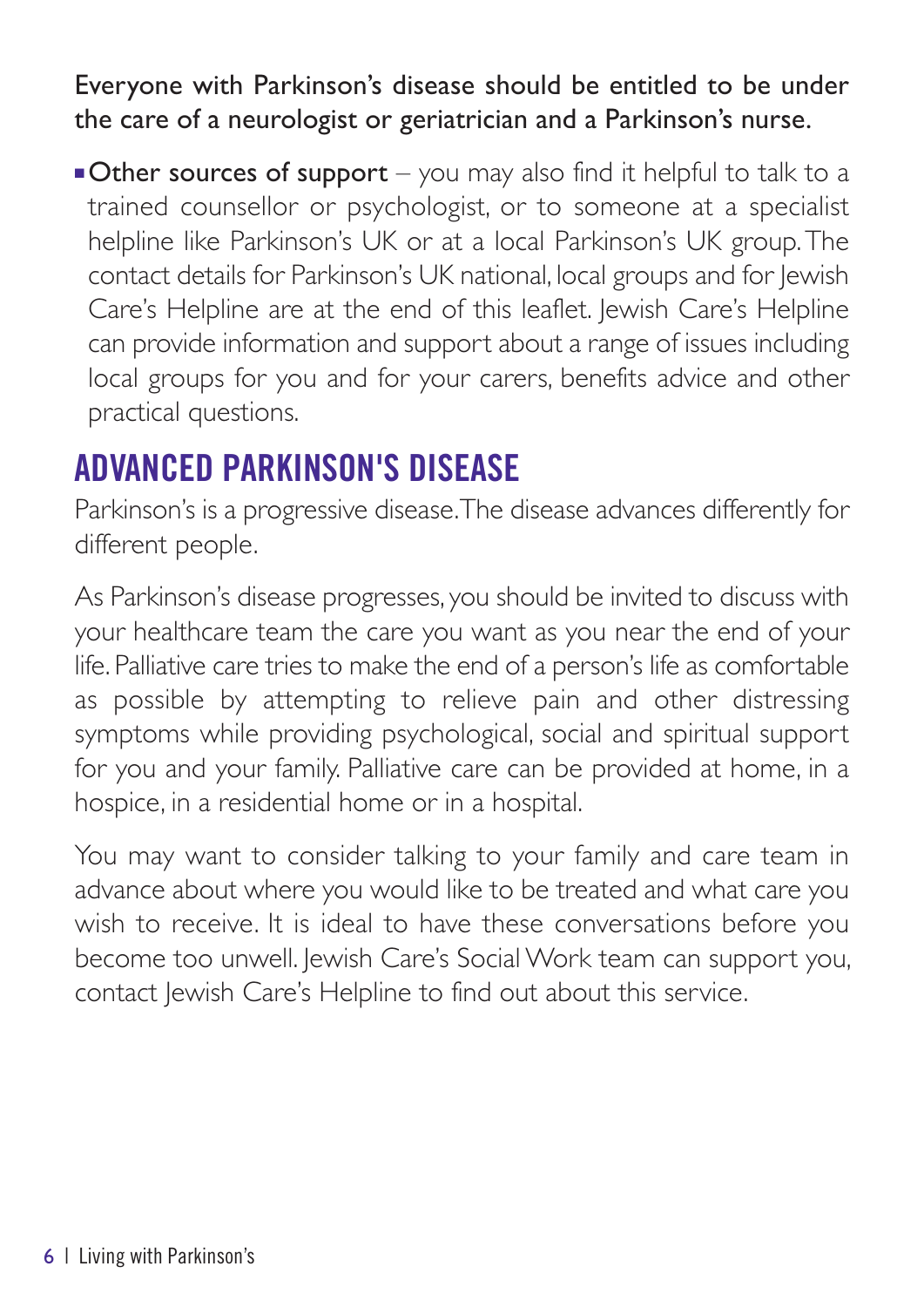# **NEED MORE INFORMATION, SUPPORT OR ADVICE?**

### **JEWISH CARE'S HELPLINE**

A free confidential helpline that can provide advice and information about support on offer either from Jewish Care or other local service providers. Telephone: 020 8922 2222 Email: helpline@jcare.org

Website: www.jewishcare.org

### **PARKINSON'S UK**

Specialist advice, information and support through the charities helpline and website.Can also provide information about support groups. Parkinson's UK, 215 Vauxhall Bridge Road, London SWIV IEI Telephone: 0808 800 0303 (Monday-Friday: 9am-8pm, Saturday: 10am-2pm) Text Relay: 18001 0808 800 0303 (for textphone users only) Email: hello@parkinsons.org.uk Website: www.parkinsons.org.uk

### **RICA**

Consumer research and guidance on products for older and disabled people.

G03,TheWenlock, 50-52Wharf Road, London N1 7EU Telephone: 020 7427 2460 Email: mail@rica.org.uk Website: www.rica.org.uk

### **DISABLED LIVING FOUNDATION**

National charity providing impartial advice and information about products to help with independent living. 4th Floor, Jessica House, Red Lion Square, 191 Wandsworth High Street, London SW18 4LS Telephone: 020 7289 6111 Email: info@dlf.org.uk Helpline: 0300 999 0004 Contact: helpline@dlf.org.uk Website:www.dlf.org.uk